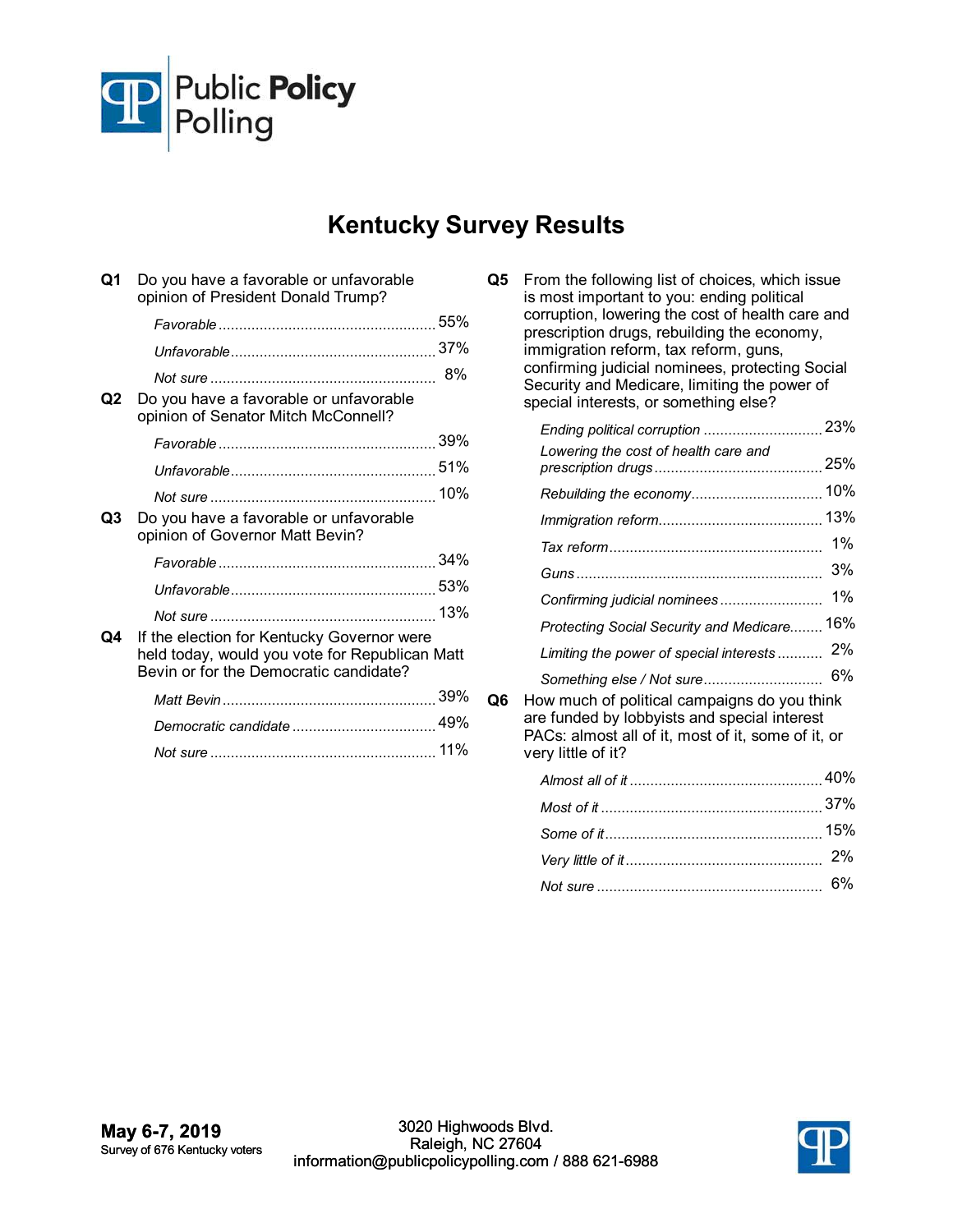

| Q7 | How often do you think politicians in<br>Washington promote policies that help special<br>interest groups who donate to their campaigns:<br>most of the time, sometimes, rarely, or never?                                                                                                                               |     |
|----|--------------------------------------------------------------------------------------------------------------------------------------------------------------------------------------------------------------------------------------------------------------------------------------------------------------------------|-----|
|    |                                                                                                                                                                                                                                                                                                                          |     |
|    |                                                                                                                                                                                                                                                                                                                          |     |
|    |                                                                                                                                                                                                                                                                                                                          | 6%  |
|    |                                                                                                                                                                                                                                                                                                                          | 3%  |
|    |                                                                                                                                                                                                                                                                                                                          | 3%  |
| Q8 | Do you support or oppose new anti-corruption<br>legislation preventing members of Congress<br>from profiting from their offices by establishing<br>stronger conflict of interest laws, stricter<br>lobbying rules, and preventing candidates from<br>benefiting from secret corporate money to<br>boost their campaigns? |     |
|    |                                                                                                                                                                                                                                                                                                                          |     |
|    |                                                                                                                                                                                                                                                                                                                          | 6%  |
|    |                                                                                                                                                                                                                                                                                                                          |     |
| Q9 | Do you support or oppose the new tax plan<br>that passed Congress and went into effect last<br>year?                                                                                                                                                                                                                     |     |
|    |                                                                                                                                                                                                                                                                                                                          |     |
|    |                                                                                                                                                                                                                                                                                                                          |     |
|    |                                                                                                                                                                                                                                                                                                                          |     |
|    | Q10 Who do you think Mitch McConnell is more<br>responsive to: everyday Kentuckians, or his<br>big campaign donors?                                                                                                                                                                                                      |     |
|    | Think McConnell is more responsive to<br>everyday Kentuckians                                                                                                                                                                                                                                                            | 24% |
|    | Think McConnell is more responsive to big                                                                                                                                                                                                                                                                                |     |
|    |                                                                                                                                                                                                                                                                                                                          |     |

| the election?                                                                                                         |     |
|-----------------------------------------------------------------------------------------------------------------------|-----|
|                                                                                                                       |     |
|                                                                                                                       |     |
| Someone else / Did not vote  8%                                                                                       |     |
| Q12 If you are a woman, press 1. If a man, press 2.                                                                   |     |
|                                                                                                                       |     |
|                                                                                                                       |     |
| Q13 If you are a Democrat, press 1. If a<br>Republican, press 2. If an independent, press<br>3.                       |     |
|                                                                                                                       |     |
|                                                                                                                       |     |
| Q14 If you are Hispanic or Latino, press 1. If white,<br>press 2. If African-American, press 3. If other,<br>press 4. |     |
|                                                                                                                       |     |
|                                                                                                                       |     |
|                                                                                                                       | 8%  |
|                                                                                                                       | 5%  |
| Q15 If you are 18-45 years old, press 1. If 46-65,<br>press 2. If older than 65, press 3.                             |     |
|                                                                                                                       |     |
| 46 to 65                                                                                                              | 43% |

**Q11** In the election for President, did you vote for Republican Donald Trump, Democrat Hillary Clinton, someone else, or did you not vote in

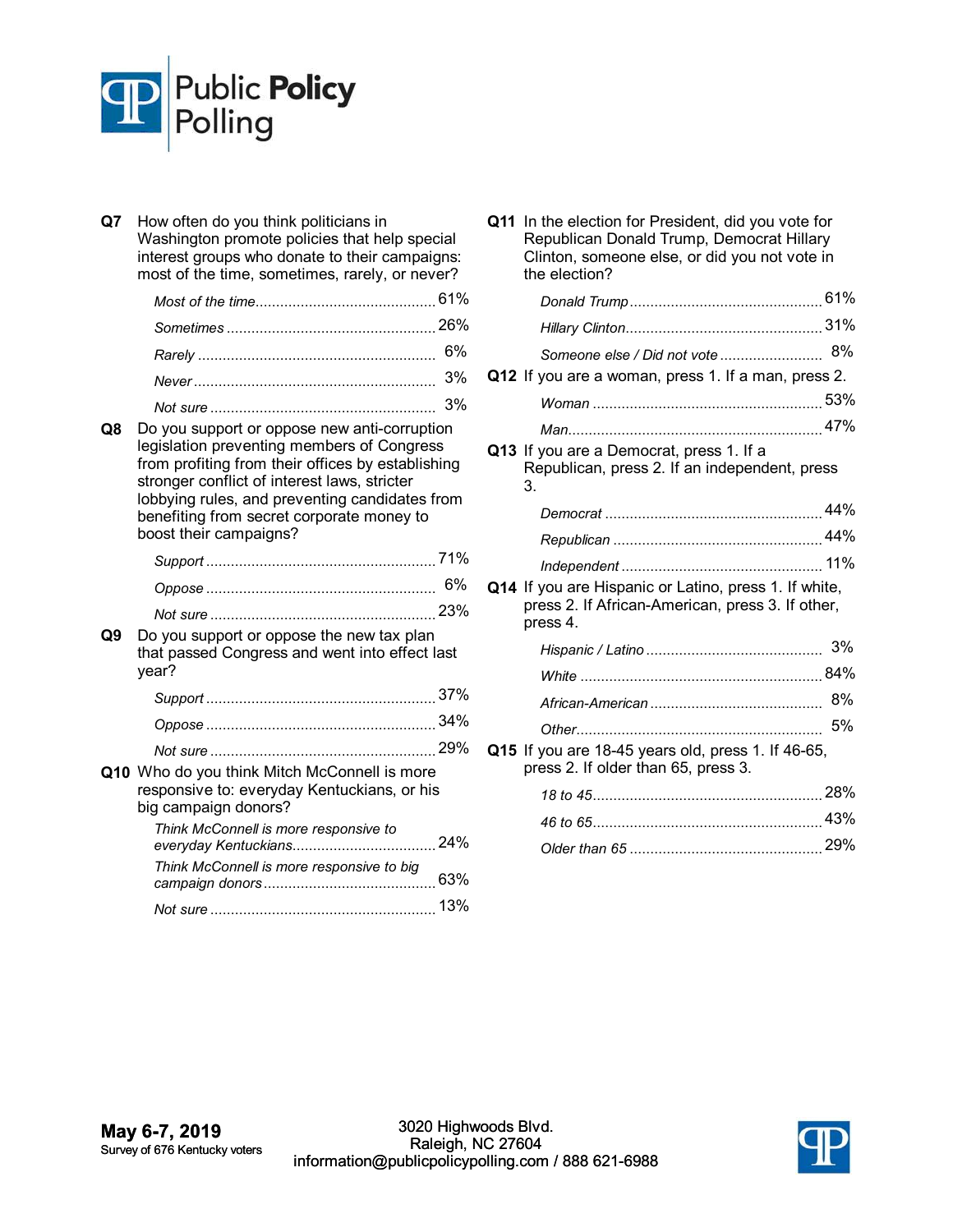

|                           |             | <b>2016 Vote</b> |       |                                                               |
|---------------------------|-------------|------------------|-------|---------------------------------------------------------------|
|                           | <b>Base</b> |                  |       | Donald   Hillary Someone else<br>Trump Clinton / Did not vote |
| <b>Trump Favorability</b> |             |                  |       |                                                               |
| Favorable 55%             |             | 88%              | $1\%$ | 12%                                                           |
| Unfavorable 37%           |             | 6%               | 91%   | 62%                                                           |
| Not sure                  | 8%          | 7%               | 8%    | 26%                                                           |

|                                  |             | <b>2016 Vote</b> |     |                                                      |
|----------------------------------|-------------|------------------|-----|------------------------------------------------------|
|                                  | <b>Base</b> | <b>Donald</b>    |     | Hillary Someone else<br>Trump Clinton / Did not vote |
| <b>McConnell</b><br>Favorability |             |                  |     |                                                      |
| Favorable 39%                    |             | 56%              | 9%  | 16%                                                  |
| Unfavorable 51%                  |             | 32%              | 83% | 74%                                                  |
| Not sure                         | 10%         | 12%              | 7%  | 10%                                                  |

|                           |             | <b>2016 Vote</b> |     |                                                      |
|---------------------------|-------------|------------------|-----|------------------------------------------------------|
|                           | <b>Base</b> | <b>Donald</b>    |     | Hillary Someone else<br>Trump Clinton / Did not vote |
| <b>Bevin Favorability</b> |             |                  |     |                                                      |
| Favorable 34%             |             | 49%              | 9%  | 10%                                                  |
| Unfavorable 53%           |             | 35%              | 81% | 80%                                                  |
| Not sure 13%              |             | 16%              | 10% | 10%                                                  |

|                                        |             | <b>2016 Vote</b> |     |                                                        |
|----------------------------------------|-------------|------------------|-----|--------------------------------------------------------|
|                                        | <b>Base</b> | <b>Donald</b>    |     | Hillary Someone else<br>Trump Clinton   / Did not vote |
| <b>Bevin / Democratic</b><br>Candidate |             |                  |     |                                                        |
| Matt Bevin 39%                         |             | 61%              | 4%  | 12%                                                    |
| Democratic candidate 49%               |             | 23%              | 93% | 78%                                                    |
| Not sure 11%                           |             | 16%              | 3%  | 10%                                                    |

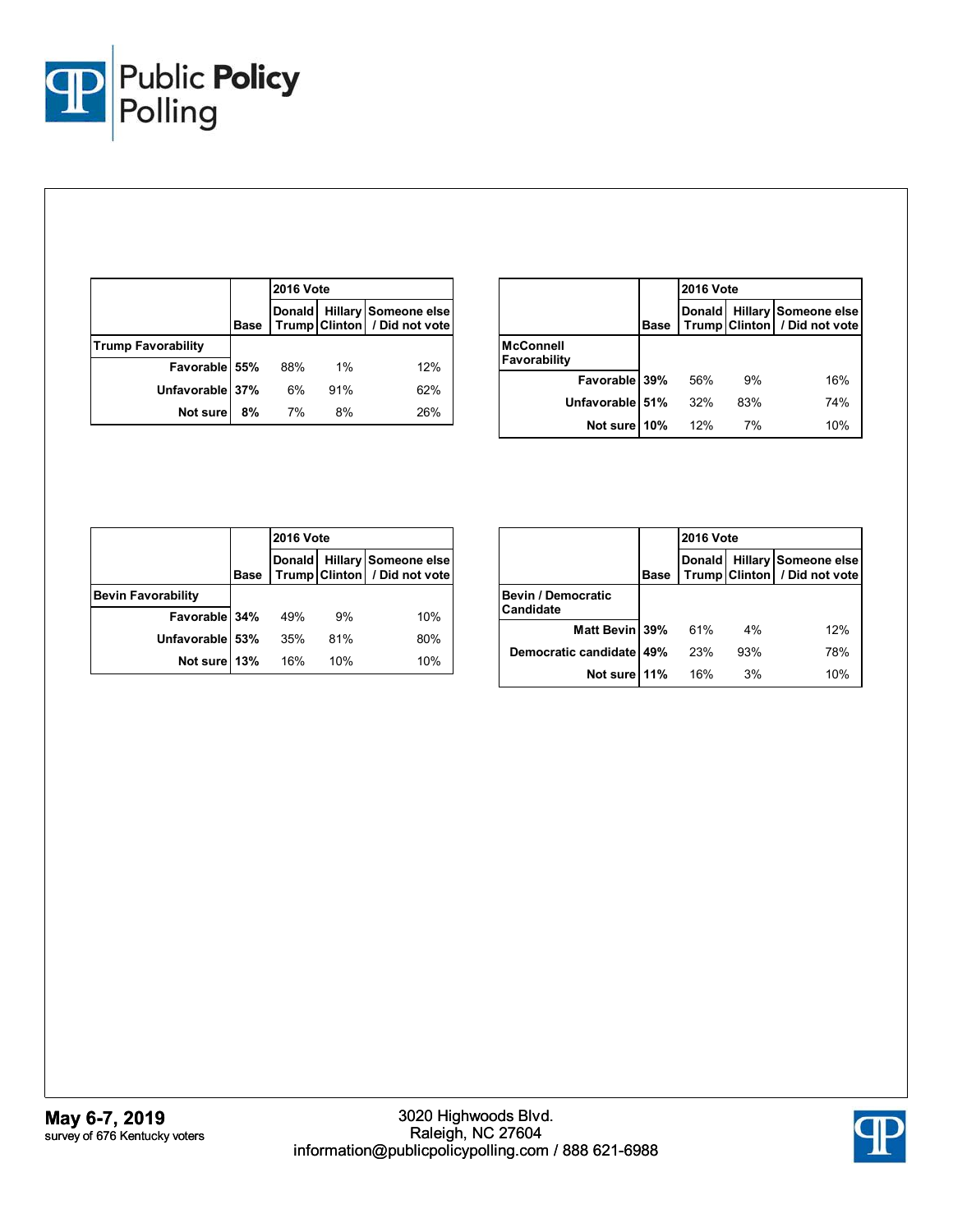

|                                                                   |             | <b>2016 Vote</b> |                                        |                                |
|-------------------------------------------------------------------|-------------|------------------|----------------------------------------|--------------------------------|
|                                                                   | <b>Base</b> | Donald           | <b>Hillary</b><br><b>Trump Clinton</b> | Someone else<br>/ Did not vote |
| <b>Most Important Issue</b>                                       |             |                  |                                        |                                |
| <b>Ending political 23%</b><br>corruption                         |             | 23%              | 24%                                    | 17%                            |
| Lowering the cost of 25%<br>health care and<br>prescription drugs |             | 19%              | 37%                                    | 21%                            |
| <b>Rebuilding the</b><br>economy                                  | 10%         | 13%              | 4%                                     | 6%                             |
| Immigration reform                                                | 13%         | 19%              | 3%                                     | 2%                             |
| <b>Tax reform</b>                                                 | 1%          | 1%               | 1%                                     | 1%                             |
| Guns                                                              | 3%          | 4%               | 2%                                     |                                |
| <b>Confirming judicial</b><br>nominees                            | 1%          | 1%               | 1%                                     |                                |
| <b>Protecting Social</b><br><b>Security and Medicare</b>          | 16%         | 11%              | 21%                                    | 33%                            |
| Limiting the power of<br>special interests                        | 2%          | $1\%$            | 2%                                     | 12%                            |
| Something else / Not<br>sure                                      | 6%          | 6%               | 6%                                     | 8%                             |

|                                                                                                                            |             | <b>2016 Vote</b> |               |                                        |
|----------------------------------------------------------------------------------------------------------------------------|-------------|------------------|---------------|----------------------------------------|
|                                                                                                                            | <b>Base</b> | <b>Donald</b>    | Trump Clinton | Hillary Someone else<br>/ Did not vote |
| <b>Amount Think Political</b><br><b>Campaigns are</b><br><b>Funded by Lobbyists</b><br>and Special Interest<br><b>PACS</b> |             |                  |               |                                        |
| Almost all of it 40%                                                                                                       |             | 36%              | 40%           | 66%                                    |
| Most of it 37%                                                                                                             |             | 39%              | 37%           | 22%                                    |
| Some of it 15%                                                                                                             |             | 18%              | 10%           | 8%                                     |
| Very little of it                                                                                                          | 2%          | 0%               | 5%            | 2%                                     |
| Not sure                                                                                                                   | 6%          | 6%               | 8%            | 3%                                     |

|                                                                                                                                |      | <b>2016 Vote</b> |     |                                                        |
|--------------------------------------------------------------------------------------------------------------------------------|------|------------------|-----|--------------------------------------------------------|
|                                                                                                                                | Base | Donald           |     | Hillary Someone else<br>Trump Clinton   / Did not vote |
| <b>Think Politicians in</b><br><b>Washington Promote</b><br><b>Policies to Help</b><br><b>Special Interests Often</b><br>/ Not |      |                  |     |                                                        |
| Most of the time 61%                                                                                                           |      | 57%              | 64% | 86%                                                    |
| Sometimes 26%                                                                                                                  |      | 31%              | 21% | 9%                                                     |
| Rarely                                                                                                                         | 6%   | 6%               | 8%  | 4%                                                     |
| <b>Never</b>                                                                                                                   | 3%   | 4%               | 2%  |                                                        |
| Not sure                                                                                                                       | 3%   | 2%               | 5%  | $1\%$                                                  |

|                                                                                                                                        |             | <b>2016 Vote</b> |     |                                                        |  |
|----------------------------------------------------------------------------------------------------------------------------------------|-------------|------------------|-----|--------------------------------------------------------|--|
|                                                                                                                                        | <b>Base</b> | <b>Donald</b>    |     | Hillary Someone else<br>Trump Clinton   / Did not vote |  |
| <b>Anti-Corruption</b><br><b>Legislation Preventing</b><br><b>Congressmen from</b><br><b>Profiting from Office</b><br>Support / Oppose |             |                  |     |                                                        |  |
| Support 71%                                                                                                                            |             | 71%              | 70% | 76%                                                    |  |
| <b>Oppose</b>                                                                                                                          | 6%          | 4%               | 7%  | 14%                                                    |  |
| Not sure 23%                                                                                                                           |             | 25%              | 23% | 10%                                                    |  |

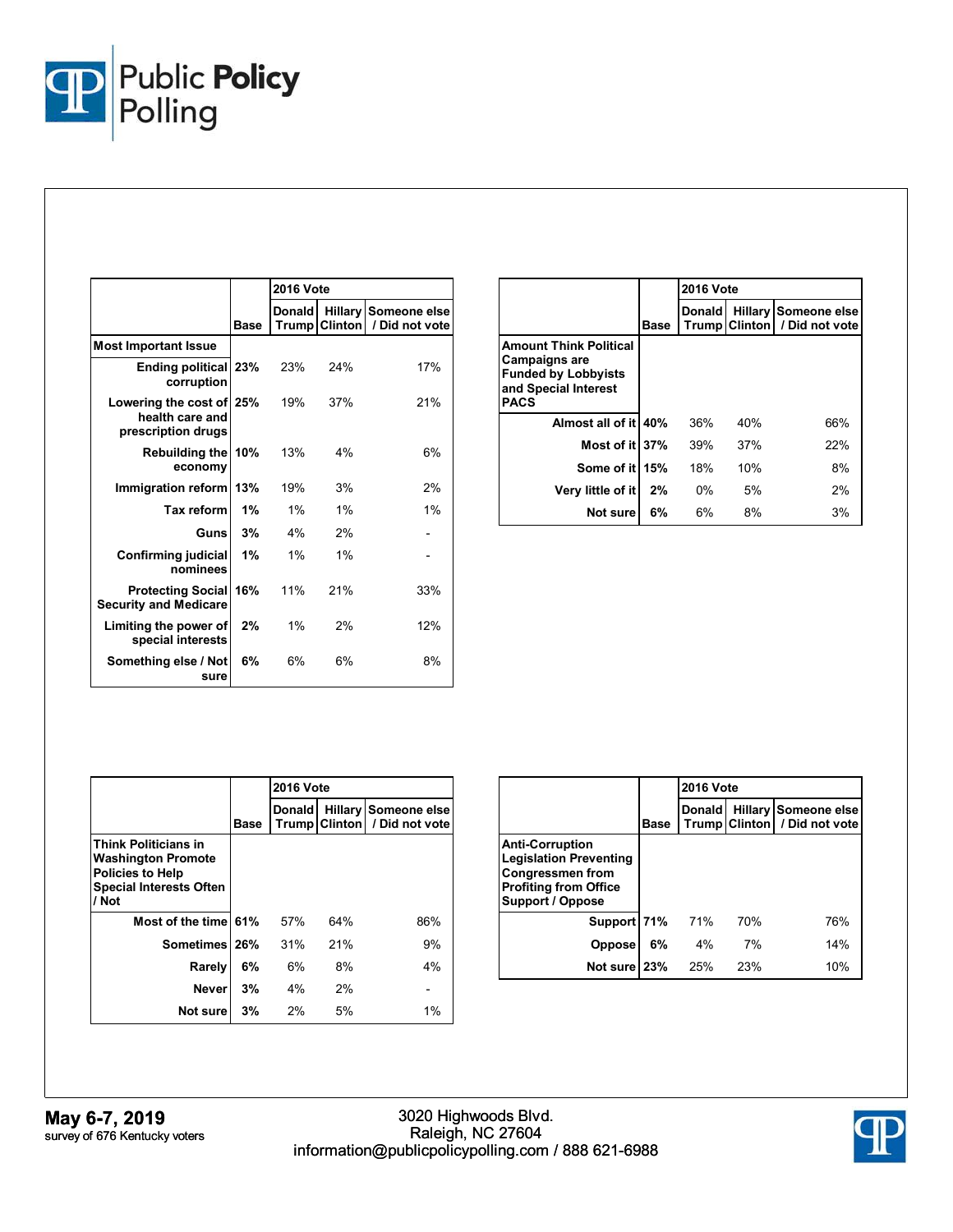

|                                              |             | <b>2016 Vote</b> |     |                                                      |  |
|----------------------------------------------|-------------|------------------|-----|------------------------------------------------------|--|
|                                              | <b>Base</b> | <b>Donald</b>    |     | Hillary Someone else<br>Trump Clinton / Did not vote |  |
| <b>New Tax Plan Support</b><br><b>Oppose</b> |             |                  |     |                                                      |  |
| Support 37%                                  |             | 58%              | 5%  | 7%                                                   |  |
| Oppose                                       | 34%         | 13%              | 68% | 62%                                                  |  |
| Not sure 29%                                 |             | 30%              | 27% | 31%                                                  |  |

|                                                                                                         |             | <b>2016 Vote</b> |     |                                                        |  |
|---------------------------------------------------------------------------------------------------------|-------------|------------------|-----|--------------------------------------------------------|--|
|                                                                                                         | <b>Base</b> | <b>Donald</b>    |     | Hillary Someone else<br>Trump Clinton   / Did not vote |  |
| Think McConnell is<br><b>More Responsive to</b><br><b>Everyday Kentuckians</b><br>/ Big Campaign Donors |             |                  |     |                                                        |  |
| Think McConnell is 24%<br>more responsive to<br>everyday Kentuckians                                    |             | 35%              | 6%  | 9%                                                     |  |
| Think McConnell is 63%<br>more responsive to big<br>campaign donors                                     |             | 46%              | 90% | 84%                                                    |  |
| Not sure 13%                                                                                            |             | 20%              | 4%  | 7%                                                     |  |

|                           |             | Gender       |     |  |
|---------------------------|-------------|--------------|-----|--|
|                           | <b>Base</b> | <b>Woman</b> | Man |  |
| <b>Trump Favorability</b> |             |              |     |  |
| Favorable 55%             |             | 51%          | 59% |  |
| Unfavorable 37%           |             | 41%          | 31% |  |
| Not sure                  | 8%          | 7%           | 10% |  |

|                                  |             | Gender |     |
|----------------------------------|-------------|--------|-----|
|                                  | <b>Base</b> | Woman  | Man |
| <b>McConnell</b><br>Favorability |             |        |     |
| Favorable 39%                    |             | 37%    | 40% |
| Unfavorable 51%                  |             | 52%    | 50% |
| Not sure 10%                     |             | 11%    | 10% |

|                           |      | Gender       |     |
|---------------------------|------|--------------|-----|
|                           | Base | <b>Woman</b> | Man |
| <b>Bevin Favorability</b> |      |              |     |
| Favorable 34%             |      | 33%          | 34% |
| Unfavorable 53%           |      | 52%          | 54% |
| Not sure 13%              |      | 15%          | 12% |

|                                        |             | Gender |     |
|----------------------------------------|-------------|--------|-----|
|                                        | <b>Base</b> | Woman  | Man |
| <b>Bevin / Democratic</b><br>Candidate |             |        |     |
| Matt Bevin 39%                         |             | 39%    | 40% |
| Democratic candidate                   | 49%         | .51%   | 48% |
| Not sure 11%                           |             | 10%    | 12% |

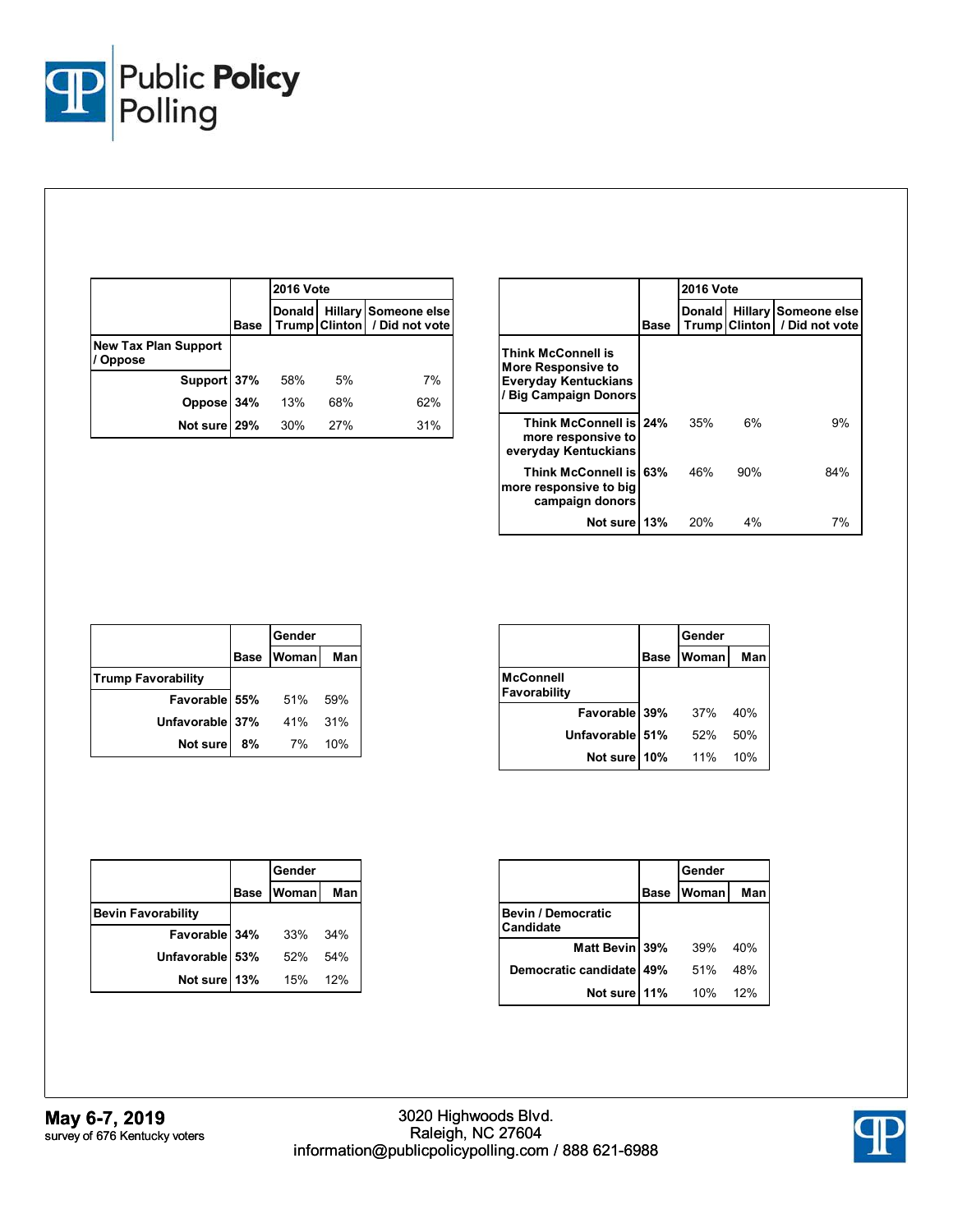

|                                                                   |             | Gender |     |
|-------------------------------------------------------------------|-------------|--------|-----|
|                                                                   | <b>Base</b> | Woman  | Man |
| <b>Most Important Issue</b>                                       |             |        |     |
| <b>Ending political</b><br>corruption                             | 23%         | 23%    | 23% |
| Lowering the cost of 25%<br>health care and<br>prescription drugs |             | 24%    | 26% |
| <b>Rebuilding the</b><br>economy                                  | 10%         | 10%    | 9%  |
| Immigration reform                                                | 13%         | 13%    | 12% |
| Tax reform                                                        | 1%          | 2%     | 0%  |
| Gunsl                                                             | 3%          | 1%     | 6%  |
| Confirming judicial<br>nominees                                   | 1%          | 2%     | 1%  |
| <b>Protecting Social</b><br><b>Security and Medicare</b>          | 16%         | 15%    | 17% |
| Limiting the power of<br>special interests                        | 2%          | 2%     | 2%  |
| Something else / Not<br>sure                                      | 6%          | 8%     | 4%  |

|                                                                                                                            |      | Gender |     |
|----------------------------------------------------------------------------------------------------------------------------|------|--------|-----|
|                                                                                                                            | Base | Woman  | Man |
| <b>Amount Think Political</b><br><b>Campaigns are</b><br><b>Funded by Lobbyists</b><br>and Special Interest<br><b>PACS</b> |      |        |     |
| Almost all of it 40%                                                                                                       |      | 37%    | 44% |
| Most of it 37%                                                                                                             |      | 39%    | 34% |
| Some of it 15%                                                                                                             |      | $12\%$ | 18% |
| Very little of it                                                                                                          | 2%   | 3%     | 0%  |
| Not sure                                                                                                                   | 6%   | 9%     | 4%  |

|                                                                                                                                |      | Gender |       |
|--------------------------------------------------------------------------------------------------------------------------------|------|--------|-------|
|                                                                                                                                | Base | Woman  | Man   |
| <b>Think Politicians in</b><br><b>Washington Promote</b><br><b>Policies to Help</b><br><b>Special Interests Often</b><br>/ Not |      |        |       |
| Most of the time 61%                                                                                                           |      | 61%    | 62%   |
| Sometimes 26%                                                                                                                  |      | 26%    | 27%   |
| Rarely                                                                                                                         | 6%   | 7%     | 5%    |
| Neverl                                                                                                                         | 3%   | 2%     | 4%    |
| Not sure                                                                                                                       | 3%   | 4%     | $1\%$ |

|                                                                                                                                        |      | Gender  |     |  |
|----------------------------------------------------------------------------------------------------------------------------------------|------|---------|-----|--|
|                                                                                                                                        | Base | Woman   | Man |  |
| <b>Anti-Corruption</b><br><b>Legislation Preventing</b><br><b>Congressmen from</b><br><b>Profiting from Office</b><br>Support / Oppose |      |         |     |  |
| Support 71%                                                                                                                            |      | 71% 71% |     |  |
| <b>Oppose</b>                                                                                                                          | 6%   | 6%      | 5%  |  |
| Not sure 23%                                                                                                                           |      | 24%     | 23% |  |

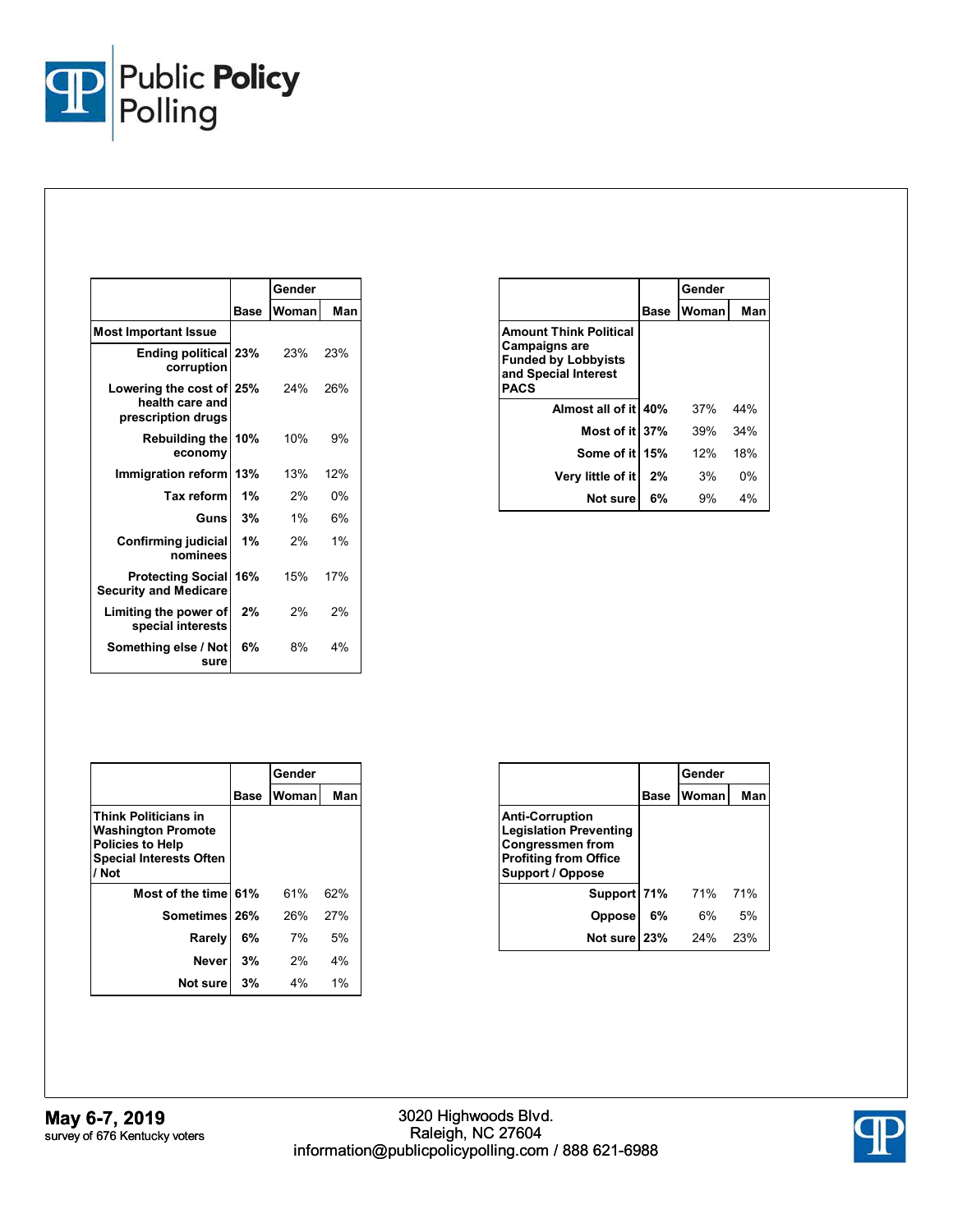

|                                              |             | Gender |     |
|----------------------------------------------|-------------|--------|-----|
|                                              | <b>Base</b> | Woman  | Man |
| <b>New Tax Plan Support</b><br><b>Oppose</b> |             |        |     |
| Support 37%                                  |             | 32%    | 42% |
| Oppose 34%                                   |             | 29%    | 39% |
| Not sure 29%                                 |             | 38%    | 18% |

|                                                                                                  |      | Gender |     |
|--------------------------------------------------------------------------------------------------|------|--------|-----|
|                                                                                                  | Base | Woman  | Man |
| Think McConnell is<br>More Responsive to<br><b>Everyday Kentuckians</b><br>/ Big Campaign Donors |      |        |     |
| Think McConnell is 24%<br>more responsive to<br>everyday Kentuckians                             |      | 23%    | 24% |
| Think McConnell is 63%<br>more responsive to big<br>campaign donors                              |      | 62%    | 64% |
| Not surel                                                                                        | 13%  | 14%    | 12% |

|                           |             | Party |     |                                 |  |
|---------------------------|-------------|-------|-----|---------------------------------|--|
|                           | <b>Base</b> |       |     | Democrat Republican Independent |  |
| <b>Trump Favorability</b> |             |       |     |                                 |  |
| Favorable 55%             |             | 31%   | 81% | 46%                             |  |
| Unfavorable 37%           |             | 64%   | 13% | 24%                             |  |
| Not sure                  | 8%          | 5%    | 6%  | 29%                             |  |

|                                  |             | Party |     |                                 |  |  |
|----------------------------------|-------------|-------|-----|---------------------------------|--|--|
|                                  | <b>Base</b> |       |     | Democrat Republican Independent |  |  |
| <b>McConnell</b><br>Favorability |             |       |     |                                 |  |  |
| Favorable 39%                    |             | 28%   | 54% | 19%                             |  |  |
| Unfavorable 51%                  |             | 66%   | 33% | 61%                             |  |  |
| Not sure 10%                     |             | 5%    | 13% | 20%                             |  |  |

|                           |      | Party |     |                                 |  |
|---------------------------|------|-------|-----|---------------------------------|--|
|                           | Base |       |     | Democrat Republican Independent |  |
| <b>Bevin Favorability</b> |      |       |     |                                 |  |
| Favorable 34%             |      | 19%   | 52% | 20%                             |  |
| Unfavorable 53%           |      | 71%   | 34% | 58%                             |  |
| Not sure 13%              |      | 10%   | 15% | 22%                             |  |

|                                        |      | Party      |     |                                 |  |  |  |
|----------------------------------------|------|------------|-----|---------------------------------|--|--|--|
|                                        | Base |            |     | Democrat Republican Independent |  |  |  |
| <b>Bevin / Democratic</b><br>Candidate |      |            |     |                                 |  |  |  |
| Matt Bevin 39%                         |      | 16%        | 67% | 21%                             |  |  |  |
| Democratic candidate                   | 49%  | <b>77%</b> | 22% | 49%                             |  |  |  |
| Not sure 11%                           |      | 7%         | 10% | 30%                             |  |  |  |

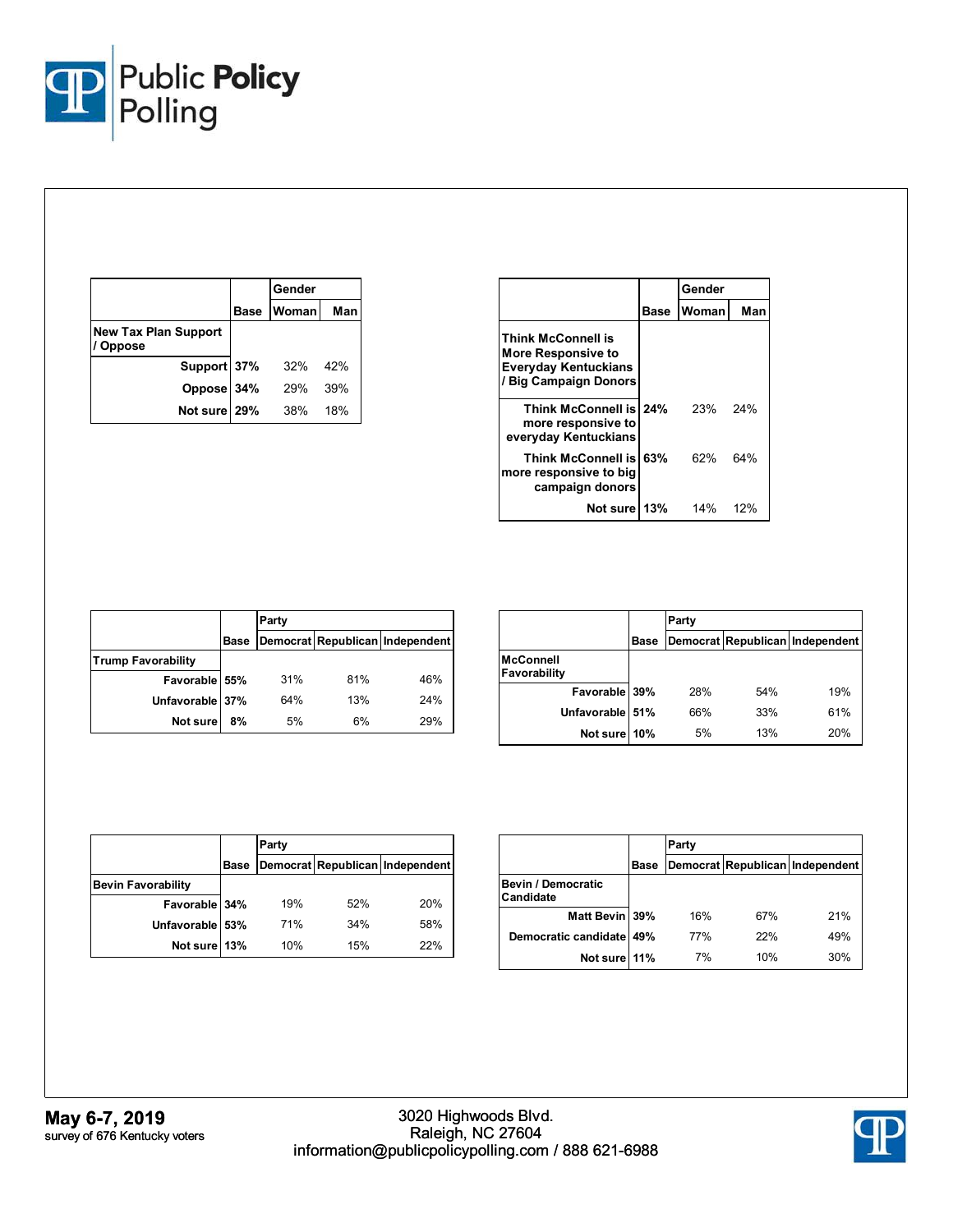

|                                                                   |      | Party |     |                                 |
|-------------------------------------------------------------------|------|-------|-----|---------------------------------|
|                                                                   | Base |       |     | Democrat Republican Independent |
| <b>Most Important Issue</b>                                       |      |       |     |                                 |
| <b>Ending political</b><br>corruption                             | 23%  | 21%   | 25% | 23%                             |
| Lowering the cost of 25%<br>health care and<br>prescription drugs |      | 29%   | 19% | 31%                             |
| Rebuilding the<br>economy                                         | 10%  | 7%    | 14% | 3%                              |
| Immigration reform                                                | 13%  | 6%    | 21% | 7%                              |
| Tax reform                                                        | 1%   | 1%    | 0%  | 4%                              |
| Guns                                                              | 3%   | 2%    | 3%  | 8%                              |
| Confirming judicial<br>nominees                                   | 1%   | 1%    | 2%  |                                 |
| <b>Protecting Social</b><br><b>Security and Medicare</b>          | 16%  | 23%   | 9%  | 18%                             |
| Limiting the power of<br>special interests                        | 2%   | 2%    | 1%  | 6%                              |
| Something else / Not<br>sure                                      | 6%   | 8%    | 6%  | 1%                              |

|                                                                                                                            |      | Party |     |                                 |
|----------------------------------------------------------------------------------------------------------------------------|------|-------|-----|---------------------------------|
|                                                                                                                            | Base |       |     | Democrat Republican Independent |
| <b>Amount Think Political</b><br><b>Campaigns are</b><br><b>Funded by Lobbyists</b><br>and Special Interest<br><b>PACS</b> |      |       |     |                                 |
| Almost all of it 40%                                                                                                       |      | 42%   | 33% | 60%                             |
| Most of it 37%                                                                                                             |      | 36%   | 42% | 23%                             |
| Some of it 15%                                                                                                             |      | 12%   | 18% | 13%                             |
| Very little of it                                                                                                          | 2%   | 3%    | 1%  |                                 |
| Not sure                                                                                                                   | 6%   | 7%    | 6%  | 4%                              |

|                                                                                                                                |      | Party |     |                                 |  |
|--------------------------------------------------------------------------------------------------------------------------------|------|-------|-----|---------------------------------|--|
|                                                                                                                                | Base |       |     | Democrat Republican Independent |  |
| <b>Think Politicians in</b><br><b>Washington Promote</b><br><b>Policies to Help</b><br><b>Special Interests Often</b><br>/ Not |      |       |     |                                 |  |
| Most of the time 61%                                                                                                           |      | 65%   | 54% | 76%                             |  |
| Sometimes 26%                                                                                                                  |      | 21%   | 37% | 7%                              |  |
| Rarely                                                                                                                         | 6%   | 8%    | 6%  | 1%                              |  |
| <b>Never</b>                                                                                                                   | 3%   | 3%    | 1%  | 13%                             |  |
| Not sure                                                                                                                       | 3%   | 3%    | 2%  | 4%                              |  |

|                                                                                                                                        |      | Party |     |                                 |
|----------------------------------------------------------------------------------------------------------------------------------------|------|-------|-----|---------------------------------|
|                                                                                                                                        | Base |       |     | Democrat Republican Independent |
| <b>Anti-Corruption</b><br><b>Legislation Preventing</b><br><b>Congressmen from</b><br><b>Profiting from Office</b><br>Support / Oppose |      |       |     |                                 |
| Support 71%                                                                                                                            |      | 69%   | 73% | 70%                             |
| <b>Oppose</b>                                                                                                                          | 6%   | 6%    | 6%  | 1%                              |
| Not sure 23%                                                                                                                           |      | 24%   | 21% | 29%                             |

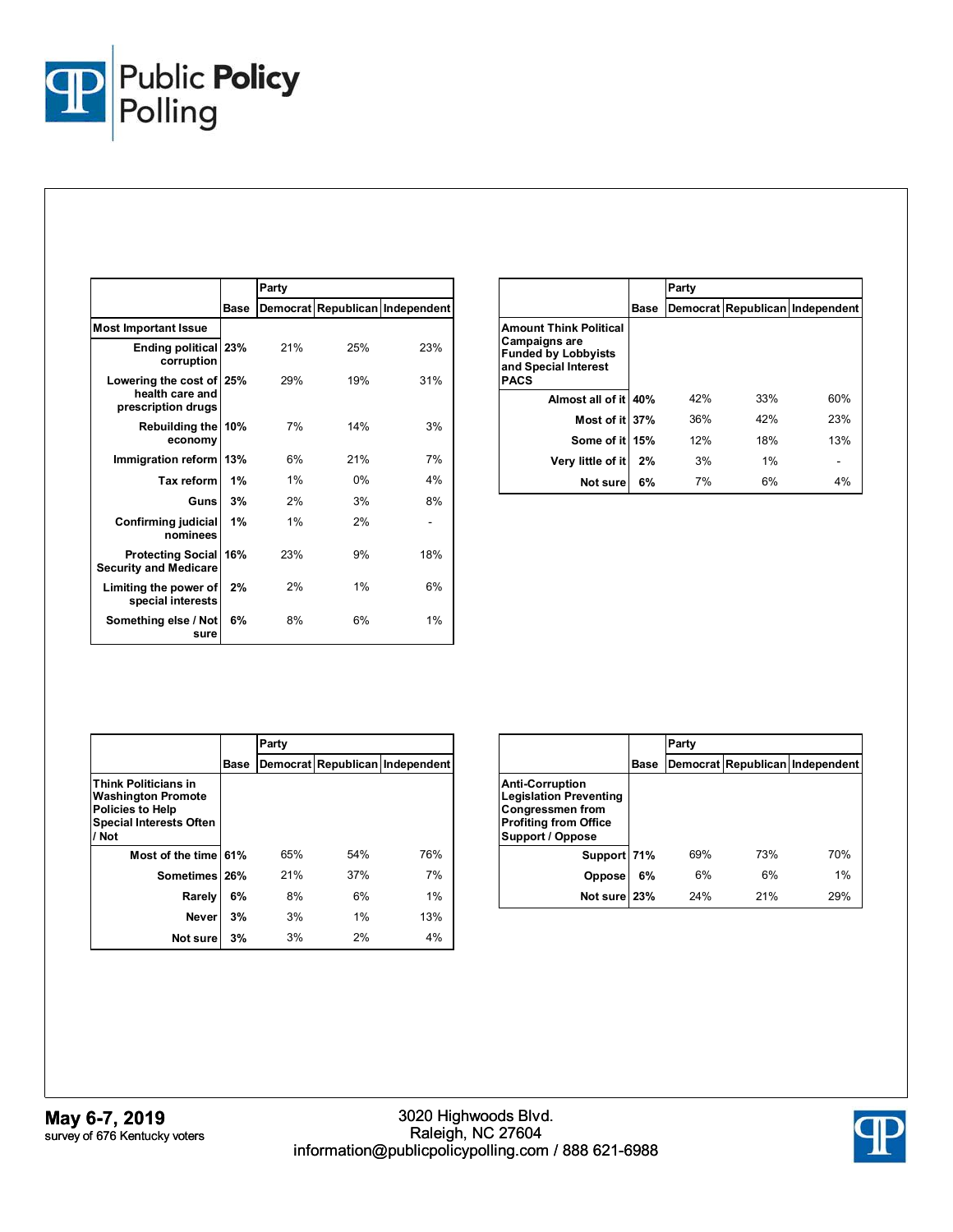

|                                              |      | Party |     |                                 |
|----------------------------------------------|------|-------|-----|---------------------------------|
|                                              | Base |       |     | Democrat Republican Independent |
| <b>New Tax Plan Support</b><br><b>Oppose</b> |      |       |     |                                 |
| Support 37%                                  |      | 21%   | 59% | 18%                             |
| Oppose 34%                                   |      | 48%   | 15% | 54%                             |
| Not sure 29%                                 |      | 31%   | 27% | 28%                             |

|                                                                                                         |      | Party |     |                                 |  |
|---------------------------------------------------------------------------------------------------------|------|-------|-----|---------------------------------|--|
|                                                                                                         | Base |       |     | Democrat Republican Independent |  |
| <b>Think McConnell is</b><br>More Responsive to<br><b>Everyday Kentuckians</b><br>/ Big Campaign Donors |      |       |     |                                 |  |
| Think McConnell is 24%<br>more responsive to<br>everyday Kentuckians                                    |      | 14%   | 34% | 17%                             |  |
| <b>Think McConnell is 63%</b><br>more responsive to big<br>campaign donors                              |      | 77%   | 48% | 64%                             |  |
| Not sure 13%                                                                                            |      | 8%    | 17% | 19%                             |  |

|                           |      | Race            |     |                                           |     |  |
|---------------------------|------|-----------------|-----|-------------------------------------------|-----|--|
|                           | Base | <b>Hispanic</b> |     | African-<br>/ Latino White American Other |     |  |
| <b>Trump Favorability</b> |      |                 |     |                                           |     |  |
| Favorable 55%             |      | 77%             | 61% | 3%                                        | 14% |  |
| Unfavorable 37%           |      | 20%             | 34% | 67%                                       | 45% |  |
| Not sure                  | 8%   | 3%              | 5%  | 31%                                       | 41% |  |

|                                  |      | Race            |     |                                         |       |  |
|----------------------------------|------|-----------------|-----|-----------------------------------------|-------|--|
|                                  | Base | <b>Hispanic</b> |     | African-<br>/ Latino   White   American | Other |  |
| <b>McConnell</b><br>Favorability |      |                 |     |                                         |       |  |
| Favorable 39%                    |      | 54%             | 41% | 21%                                     | 18%   |  |
| Unfavorable 51%                  |      | 22%             | 51% | 71%                                     | 46%   |  |
| Not sure                         | 10%  | 24%             | 9%  | 8%                                      | 36%   |  |

|                           |             | Race            |     |                                                 |     |  |
|---------------------------|-------------|-----------------|-----|-------------------------------------------------|-----|--|
|                           | <b>Base</b> | <b>Hispanic</b> |     | African-<br>/ Latino   White   American   Other |     |  |
| <b>Bevin Favorability</b> |             |                 |     |                                                 |     |  |
| Favorable 34%             |             | 58%             | 35% | 21%                                             | 15% |  |
| Unfavorable 53%           |             | 24%             | 53% | 66%                                             | 44% |  |
| Not sure 13%              |             | 19%             | 12% | 13%                                             | 40% |  |

|                                        |      | Race            |     |                                                 |     |  |
|----------------------------------------|------|-----------------|-----|-------------------------------------------------|-----|--|
|                                        | Base | <b>Hispanic</b> |     | African-<br>/ Latino   White   American   Other |     |  |
| <b>Bevin / Democratic</b><br>Candidate |      |                 |     |                                                 |     |  |
| Matt Bevin 39%                         |      | 78%             | 42% | 11%                                             | 17% |  |
| Democratic candidate 49%               |      | 18%             | 47% | 88%                                             | 47% |  |
| Not sure                               | 11%  | 4%              | 11% | $1\%$                                           | 36% |  |

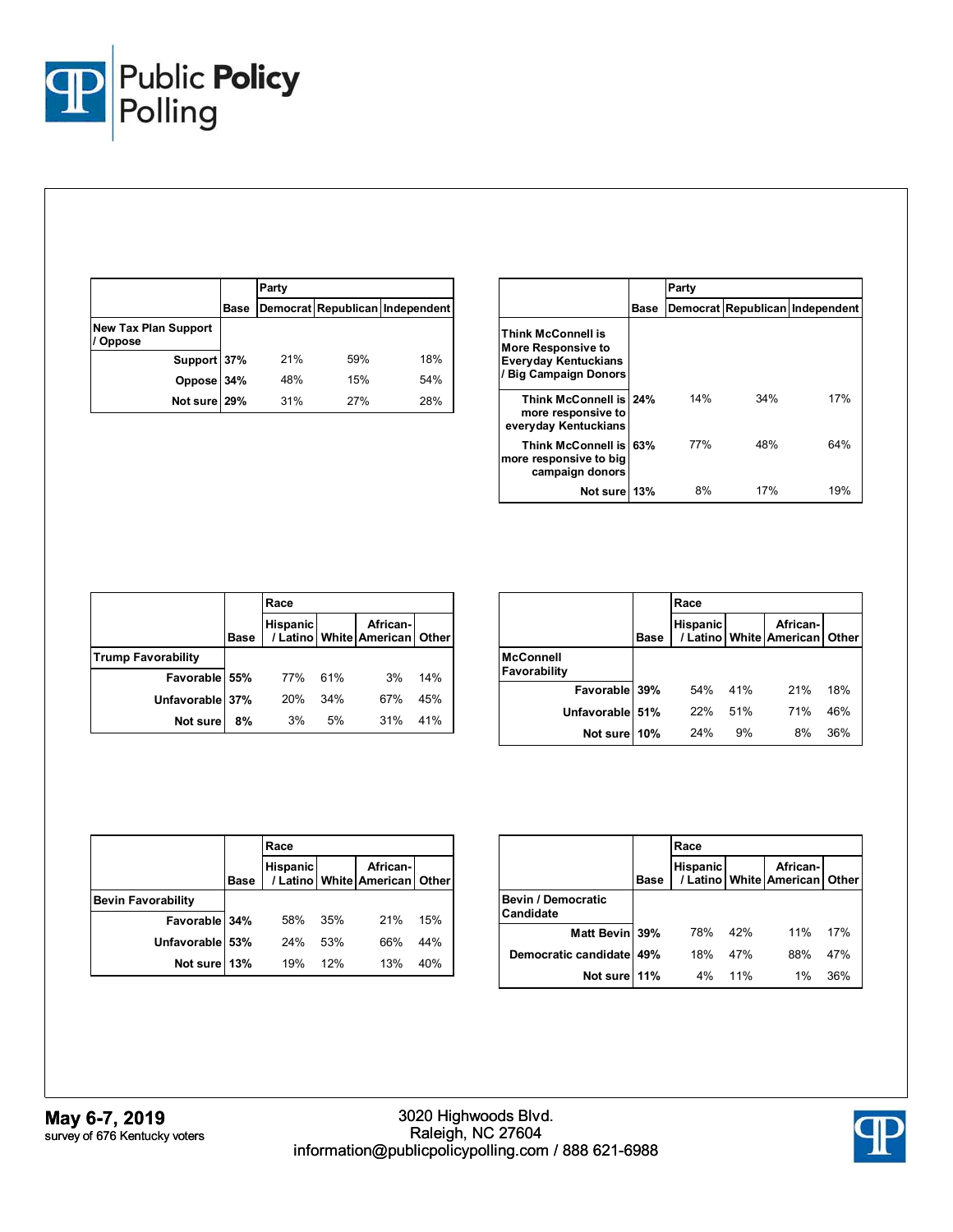

|                                                                   |      | Race                        |     |                            |       |
|-------------------------------------------------------------------|------|-----------------------------|-----|----------------------------|-------|
|                                                                   | Base | <b>Hispanic</b><br>/ Latino |     | African-<br>White American | Other |
| <b>Most Important Issue</b>                                       |      |                             |     |                            |       |
| <b>Ending political 23%</b><br>corruption                         |      | 38%                         | 22% | 31%                        | 19%   |
| Lowering the cost of 25%<br>health care and<br>prescription drugs |      | 16%                         | 26% | 13%                        | 41%   |
| <b>Rebuilding the</b><br>economy                                  | 10%  | 10%                         | 11% | 4%                         | 2%    |
| Immigration reform                                                | 13%  | 22%                         | 14% |                            | 3%    |
| <b>Tax reform</b>                                                 | 1%   |                             | 1%  |                            | 3%    |
| Guns                                                              | 3%   | 1%                          | 4%  |                            |       |
| <b>Confirming judicial</b><br>nominees                            | 1%   |                             | 1%  |                            |       |
| <b>Protecting Social</b><br><b>Security and Medicare</b>          | 16%  | 6%                          | 13% | 50%                        | 23%   |
| Limiting the power of<br>special interests                        | 2%   | 8%                          | 2%  |                            | 3%    |
| Something else / Not<br>sure                                      | 6%   |                             | 7%  | 1%                         | 6%    |

|                                                                                                                            |      | Race            |       |                                         |       |  |
|----------------------------------------------------------------------------------------------------------------------------|------|-----------------|-------|-----------------------------------------|-------|--|
|                                                                                                                            | Base | <b>Hispanic</b> |       | African-<br>/ Latino   White   American | Other |  |
| <b>Amount Think Political</b><br><b>Campaigns are</b><br><b>Funded by Lobbyists</b><br>and Special Interest<br><b>PACS</b> |      |                 |       |                                         |       |  |
| Almost all of it 40%                                                                                                       |      | 58%             | 37%   | 53%                                     | 61%   |  |
| Most of it 37%                                                                                                             |      | 24%             | 41%   | 12%                                     | 16%   |  |
| Some of it                                                                                                                 | 15%  | 11%             | 16%   | 3%                                      | 11%   |  |
| Very little of it                                                                                                          | 2%   | 2%              | $0\%$ | 19%                                     |       |  |
| Not sure                                                                                                                   | 6%   | 5%              | 5%    | 14%                                     | 12%   |  |

|                                                                                                                                |      | Race     |     |                                         |       |  |
|--------------------------------------------------------------------------------------------------------------------------------|------|----------|-----|-----------------------------------------|-------|--|
|                                                                                                                                | Base | Hispanic |     | African-<br>/ Latino   White   American | Other |  |
| <b>Think Politicians in</b><br><b>Washington Promote</b><br><b>Policies to Help</b><br><b>Special Interests Often</b><br>/ Not |      |          |     |                                         |       |  |
| Most of the time 61%                                                                                                           |      | 71%      | 62% | 62%                                     | 45%   |  |
| <b>Sometimes</b>                                                                                                               | 26%  | 9%       | 30% | 1%                                      | 21%   |  |
| Rarely                                                                                                                         | 6%   | 9%       | 5%  | 23%                                     | 1%    |  |
| <b>Never</b>                                                                                                                   | 3%   | 10%      | 1%  | 6%                                      | 29%   |  |
| Not sure                                                                                                                       | 3%   | 2%       | 2%  | 8%                                      | 3%    |  |

|                                                                                                                                        |             | Race            |     |                                         |       |  |
|----------------------------------------------------------------------------------------------------------------------------------------|-------------|-----------------|-----|-----------------------------------------|-------|--|
|                                                                                                                                        | <b>Base</b> | <b>Hispanic</b> |     | African-<br>/ Latino   White   American | Other |  |
| <b>Anti-Corruption</b><br><b>Legislation Preventing</b><br><b>Congressmen from</b><br><b>Profiting from Office</b><br>Support / Oppose |             |                 |     |                                         |       |  |
| Support 71%                                                                                                                            |             | 78%             | 73% | 62%                                     | 44%   |  |
| <b>Oppose</b>                                                                                                                          | 6%          | 9%              | 6%  |                                         | 5%    |  |
| Not sure 23%                                                                                                                           |             | 13%             | 21% | 38%                                     | 51%   |  |

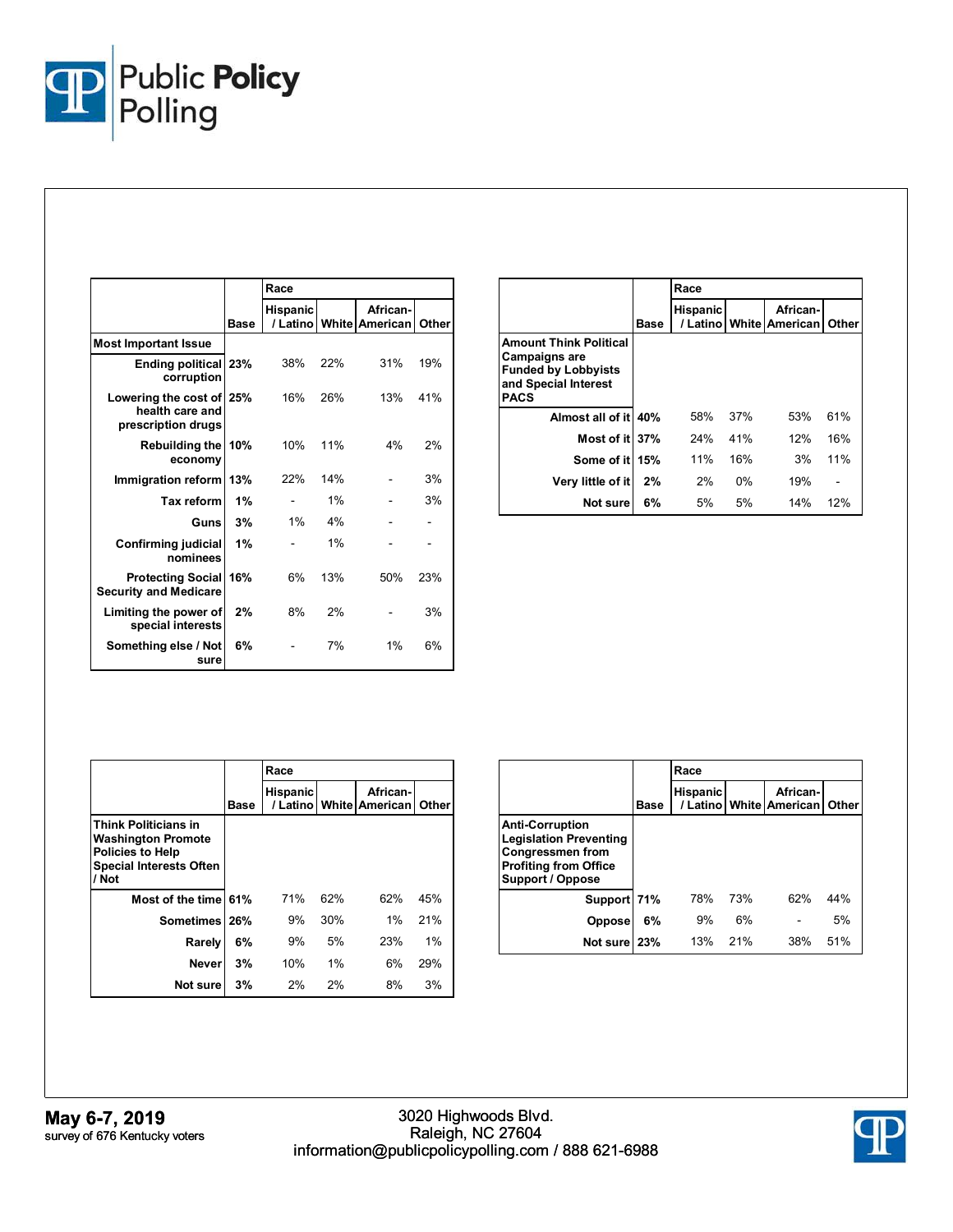

|                                              |             | Race            |     |                                                 |     |
|----------------------------------------------|-------------|-----------------|-----|-------------------------------------------------|-----|
|                                              | <b>Base</b> | <b>Hispanic</b> |     | African-<br>/ Latino   White   American   Other |     |
| <b>New Tax Plan Support</b><br><b>Oppose</b> |             |                 |     |                                                 |     |
| Support 37%                                  |             | 51%             | 41% | 5%                                              | 9%  |
| Oppose 34%                                   |             | 21%             | 30% | 55%                                             | 69% |
| Not sure 29%                                 |             | 28%             | 28% | 40%                                             | 21% |

|                                                                                                  |      | Race            |     |                                         |              |  |
|--------------------------------------------------------------------------------------------------|------|-----------------|-----|-----------------------------------------|--------------|--|
|                                                                                                  | Base | <b>Hispanic</b> |     | African-<br>/ Latino   White   American | <b>Other</b> |  |
| Think McConnell is<br>More Responsive to<br><b>Everyday Kentuckians</b><br>/ Big Campaign Donors |      |                 |     |                                         |              |  |
| Think McConnell is 24%<br>more responsive to<br>everyday Kentuckians                             |      | 32%             | 25% | 13%                                     | 6%           |  |
| Think McConnell is 63%<br>more responsive to big<br>campaign donors                              |      | 55%             | 62% | 80%                                     | 53%          |  |
| Not sure 13%                                                                                     |      | 12%             | 12% | 7%                                      | 40%          |  |

|                              |             | Age                    |       |                            |
|------------------------------|-------------|------------------------|-------|----------------------------|
|                              | <b>Base</b> | 18 <sub>to</sub><br>45 | 46 to | <b>Older</b><br>65 than 65 |
| <b>Trump Favorability</b>    |             |                        |       |                            |
| <b>Favorable 55%</b> 38% 65% |             |                        |       | 56%                        |
| Unfavorable 37% 42%          |             |                        | 32%   | 39%                        |
| Not sure                     | 8%          | 20%                    | 3%    | 5%                         |

|                           |      | Age                    |       |                     |
|---------------------------|------|------------------------|-------|---------------------|
|                           | Base | 18 <sub>to</sub><br>45 | 46 to | Older<br>65 than 65 |
| McConnell<br>Favorability |      |                        |       |                     |
| Favorable 39% 28% 42%     |      |                        |       | 43%                 |
| Unfavorable 51%           |      | 56%                    | - 50% | 48%                 |
| Not sure 10%              |      | 16%                    | 7%    | 9%                  |

|                           |             | Age           |       |                            |  |  |
|---------------------------|-------------|---------------|-------|----------------------------|--|--|
|                           | <b>Base</b> | $18$ to<br>45 | 46 to | <b>Older</b><br>65 than 65 |  |  |
| <b>Bevin Favorability</b> |             |               |       |                            |  |  |
| Favorable 34% 28% 36%     |             |               |       | 36%                        |  |  |
| Unfavorable 53% 57% 51%   |             |               |       | 51%                        |  |  |
| Not sure 13% 15% 13%      |             |               |       | 13%                        |  |  |

|                                        |      | Age                    |       |                     |
|----------------------------------------|------|------------------------|-------|---------------------|
|                                        | Base | 18 <sub>to</sub><br>45 | 46 to | Older<br>65 than 65 |
| <b>Bevin / Democratic</b><br>Candidate |      |                        |       |                     |
| <b>Matt Bevin 39%</b> 24% 47%          |      |                        |       | 42%                 |
| Democratic candidate 49% 60%           |      |                        | 43%   | 49%                 |
| <b>Not sure 11%</b> 17%                |      |                        | 9%    | 9%                  |

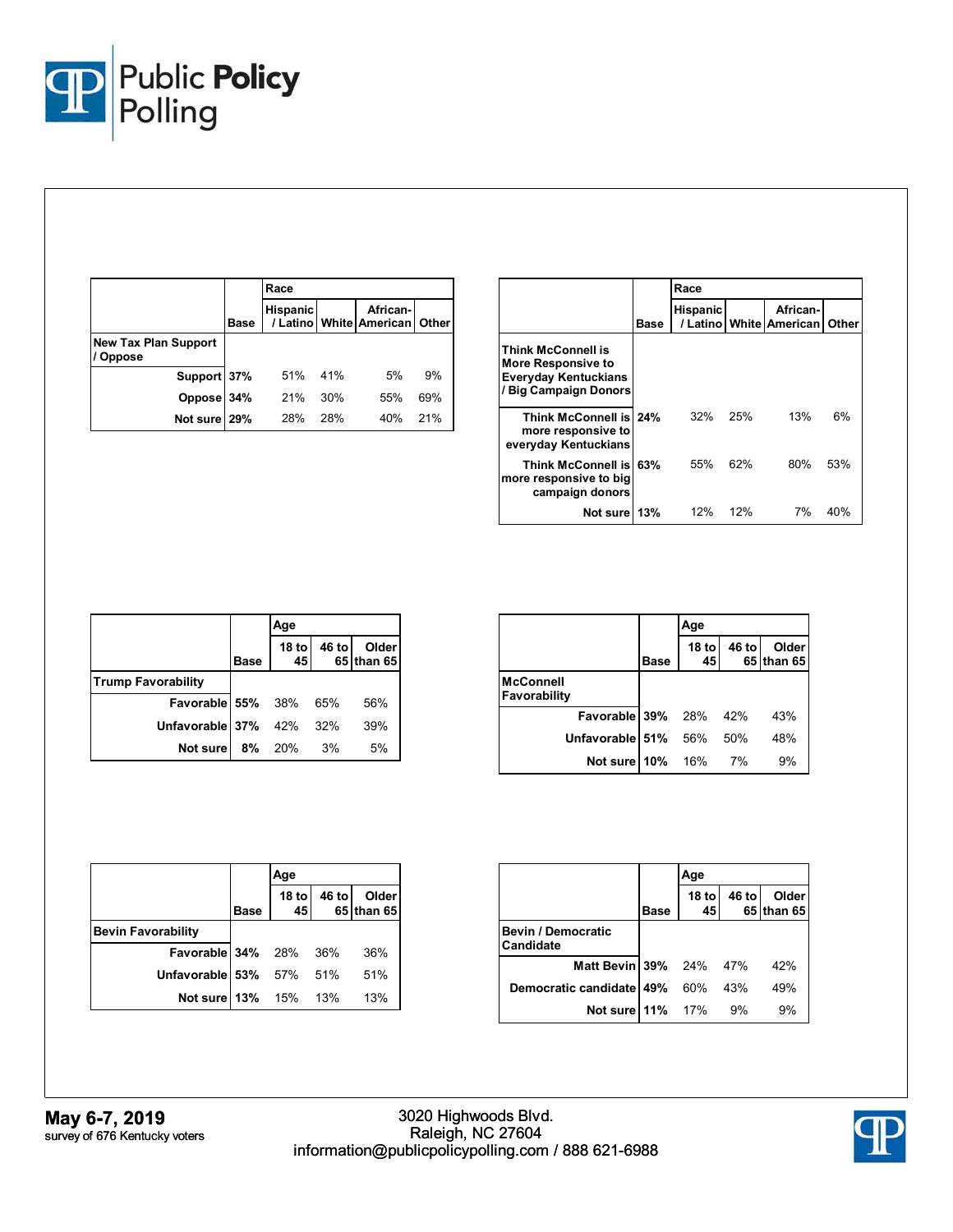

|                                                                   |             | Age         |             |                  |
|-------------------------------------------------------------------|-------------|-------------|-------------|------------------|
|                                                                   | <b>Base</b> | 18 to<br>45 | 46 to<br>65 | Older<br>than 65 |
| <b>Most Important Issue</b>                                       |             |             |             |                  |
| Ending political 23%<br>corruption                                |             | 21%         | 23%         | 25%              |
| Lowering the cost of 25%<br>health care and<br>prescription drugs |             | 26%         | 28%         | 19%              |
| <b>Rebuilding the</b><br>economy                                  | 10%         | 10%         | 11%         | 8%               |
| Immigration reform                                                | 13%         | 6%          | 16%         | 14%              |
| Tax reform                                                        | 1%          | 2%          | 1%          | 1%               |
| Guns                                                              | 3%          | 4%          | 3%          | 3%               |
| Confirming judicial<br>nominees                                   | 1%          | 2%          | $0\%$       | 2%               |
| <b>Protecting Social</b><br><b>Security and Medicare</b>          | 16%         | 17%         | 11%         | 22%              |
| Limiting the power of<br>special interests                        | $2\%$       | 3%          | 1%          | 2%               |
| Something else / Not<br>sure                                      | 6%          | 10%         | 6%          | 4%               |

|                                                                                                                            |             | Age           |       |                     |
|----------------------------------------------------------------------------------------------------------------------------|-------------|---------------|-------|---------------------|
|                                                                                                                            | <b>Base</b> | $18$ to<br>45 | 46 to | Older<br>65 than 65 |
| <b>Amount Think Political</b><br><b>Campaigns are</b><br><b>Funded by Lobbyists</b><br>and Special Interest<br><b>PACS</b> |             |               |       |                     |
| Almost all of it 40%                                                                                                       |             | 44%           | 40%   | 37%                 |
| Most of it 37%                                                                                                             |             | 33%           | 40%   | 36%                 |
| Some of it 15%                                                                                                             |             | 16%           | 13%   | 16%                 |
| Very little of it                                                                                                          | 2%          | 5%            | $1\%$ | 1%                  |
| Not sure                                                                                                                   | 6%          | 2%            | 7%    | 10%                 |

|                                                                                                                                |             | Age           |       |                     |
|--------------------------------------------------------------------------------------------------------------------------------|-------------|---------------|-------|---------------------|
|                                                                                                                                | <b>Base</b> | $18$ to<br>45 | 46 to | Older<br>65 than 65 |
| <b>Think Politicians in</b><br><b>Washington Promote</b><br><b>Policies to Help</b><br><b>Special Interests Often</b><br>/ Not |             |               |       |                     |
| Most of the time 61%                                                                                                           |             | 58%           | 64%   | 61%                 |
| Sometimes 26%                                                                                                                  |             | 28%           | 26%   | 27%                 |
| Rarely                                                                                                                         | 6%          | 7%            | 6%    | 6%                  |
| Neverl                                                                                                                         | 3%          | 6%            | 2%    | $1\%$               |
| Not sure                                                                                                                       | 3%          | 2%            | $2\%$ | 5%                  |

|                                                                                                                                               |      | Age           |       |                      |
|-----------------------------------------------------------------------------------------------------------------------------------------------|------|---------------|-------|----------------------|
|                                                                                                                                               | Base | $18$ to<br>45 | 46 to | Older<br>65 Ithan 65 |
| <b>Anti-Corruption</b><br><b>Legislation Preventing</b><br><b>Congressmen from</b><br><b>Profiting from Office</b><br><b>Support / Oppose</b> |      |               |       |                      |
| Support 71%                                                                                                                                   |      | 64%           | 78%   | 67%                  |
| <b>Oppose</b>                                                                                                                                 | 6%   | 6%            | 4%    | 6%                   |
| Not sure 23%                                                                                                                                  |      | 30%           | 17%   | 26%                  |